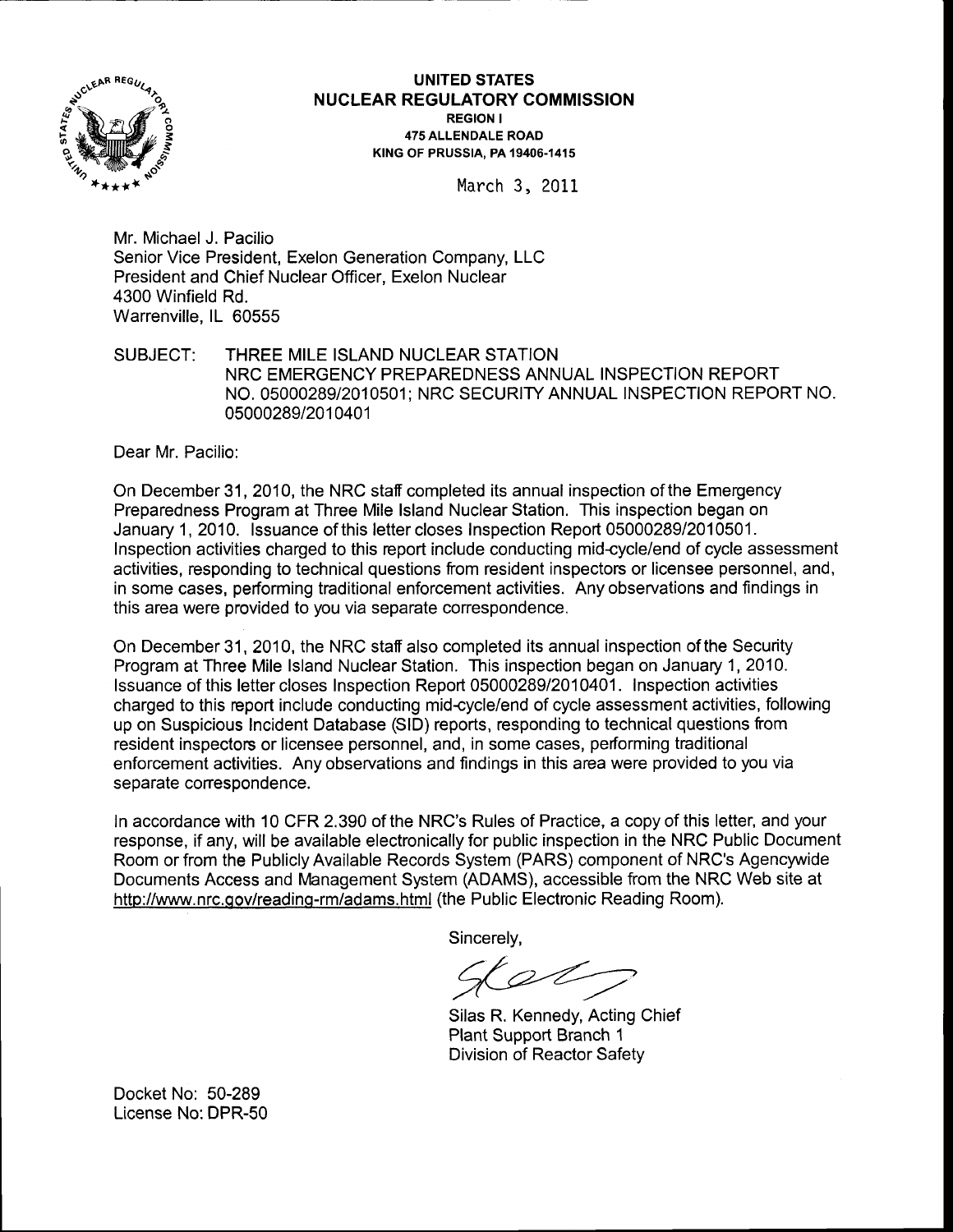M. Pacilio

cc:

J. Karkoska, Security Manager

G. Cannon, PA Emergency Management Agency (PEMA)

D. Hammons, RAC Chair, FEMA Region lll

cc: Distribution via ListServ